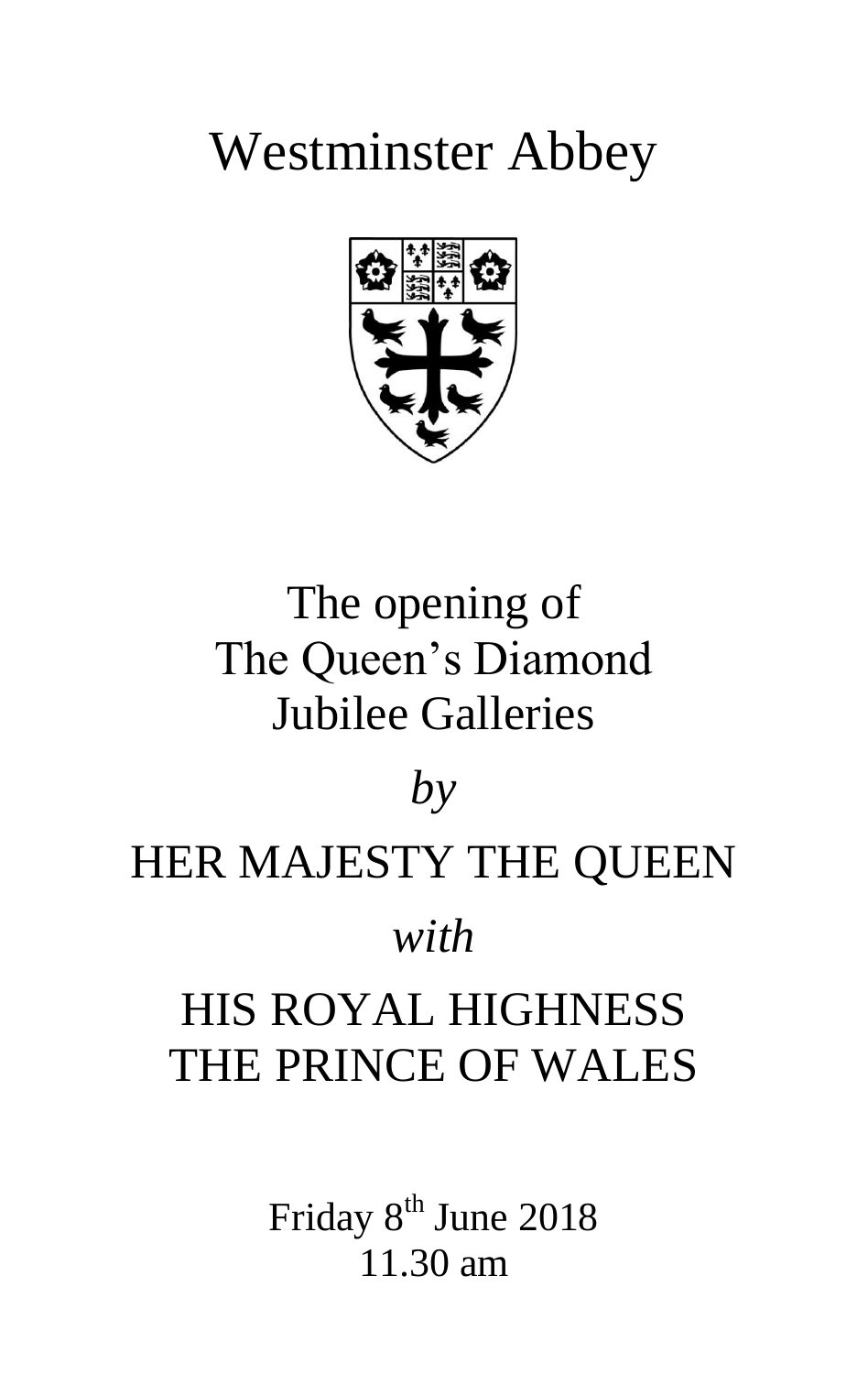## ORDER OF SERVICE

*The choir sings*

THE NATIONAL ANTHEM

OD save our gracious Queen, GOD save our gracious Quee<br>
O long live our noble Queen, God save The Queen. Send her victorious, happy, and glorious, long to reign over us: God save The Queen.

*The Very Reverend Dr John Hall, Dean of Westminster, gives*

#### THE WELCOME

#### THE DEDICATION

*Her Majesty The Queen says:*

Mr Dean, I hereby open these Galleries, and place them into the custody of the Dean and Chapter, and I invite you to dedicate them.

*The Dean says:*

Your Majesty, the Dean and Chapter of Westminster gratefully receives these Galleries and I gladly dedicate them.

To the greater glory of God and in celebration of Her Majesty's Diamond Jubilee and continuing reign, I dedicate these Galleries in the name of the Father, and of the Son, and of the Holy Spirit. **Amen.**